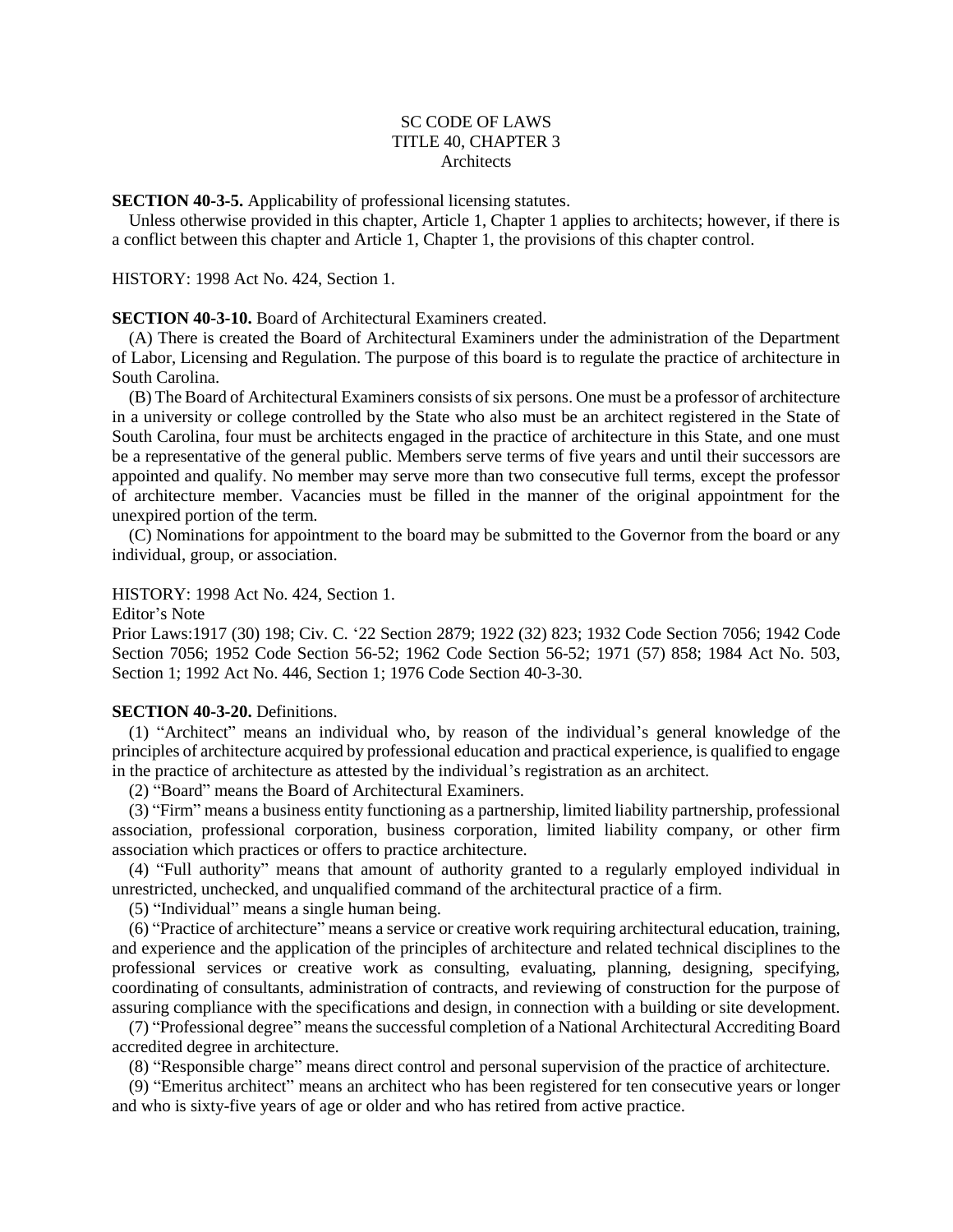(10) "Retired from active practice" means not engaging or offering to engage in the practice of architecture as defined in this section.

(11) "Intern Architect" means a person who:

(a) has completed a NAAB accredited first professional degree and is eligible in all respects for licensure through examination;

(b) is currently enrolled in and actively participating in the Architectural Experience Program or who has completed the Architectural Experience Program; and

(c) is employed by a firm which is lawfully engaged in the practice of architecture in this State.

A person may use the title "Intern Architect" only in connection with the person's employment with the firm in which the person is an intern. The title may not be used to advertise or offer to the public that the person is performing or offering to perform architectural services, and the person may not include himself in any listing of architects or in any listing of persons performing architectural services. The person may use a business card identifying himself as an 'Intern Architect', if the business card also includes the name of the architectural firm in which the person is an intern.

HISTORY: 1998 Act No. 424; 2002 Act No. 366, Section 1; 2008 Act No. 307, Section 1; 2016 Act No. 215 (S.1177), Section 1, eff June 3, 2016.

Editor's Note

Prior Laws:1962 Code Section 56-50; 1966 (54) 2161; 1984 Act No. 503, Section 1; 1988 Act No. 440, Section 1; 1976 Code Section 40-3-10.

Effect of Amendment

2016 Act No. 215, Section 1, in (11)(b), twice substituted "Architectural Experience" for "Intern Development".

**SECTION 40-3-30.** Licensing, certificate of authorization, and registration requirements.

(A) No individual may engage in the practice of architecture without a license issued in accordance with this chapter. An individual is considered to engage in the practice of or offer to engage in the practice of architecture who in any manner represents himself to be an architect or who performs or holds himself out as able to perform any architectural service or other services recognized by educational authorities as architecture.

(B) Only an individual licensed under this chapter may use the title "architect". An individual assuming the title of architect or engaging in the practice of architecture in this State must be skilled in the principles of design and construction so that the individual may be entrusted with the design and review of construction of buildings without undue risk to the public safety. Before assuming the title "architect" or undertaking the work, the individual shall have a certificate of registration from the board.

(C) A firm offering to engage in the practice of architecture in this State must have a certificate of authorization issued by the board before undertaking architectural work. Each firm must employ one or more architects registered in this State who are designated as being in full authority and responsible charge of the architectural practice. Additionally, all personnel of the firm who act in its behalf as architects in this State must be registered under this chapter and must hold a current registration. If there is a change in ownership, management, or the architect in responsible charge during the year, the change must be filed with the board within thirty days.

(D) It is unlawful for an individual or firm to engage in the practice of architecture in this State, to use the title "architect", or to use or display any title, sign, word, card, advertisement, or other device or method to indicate that the individual or firm engages in or offers to engage in the practice of architecture or is an architect, without being registered as an architect or firm.

HISTORY: 1998 Act No. 424, Section 1. Editor's Note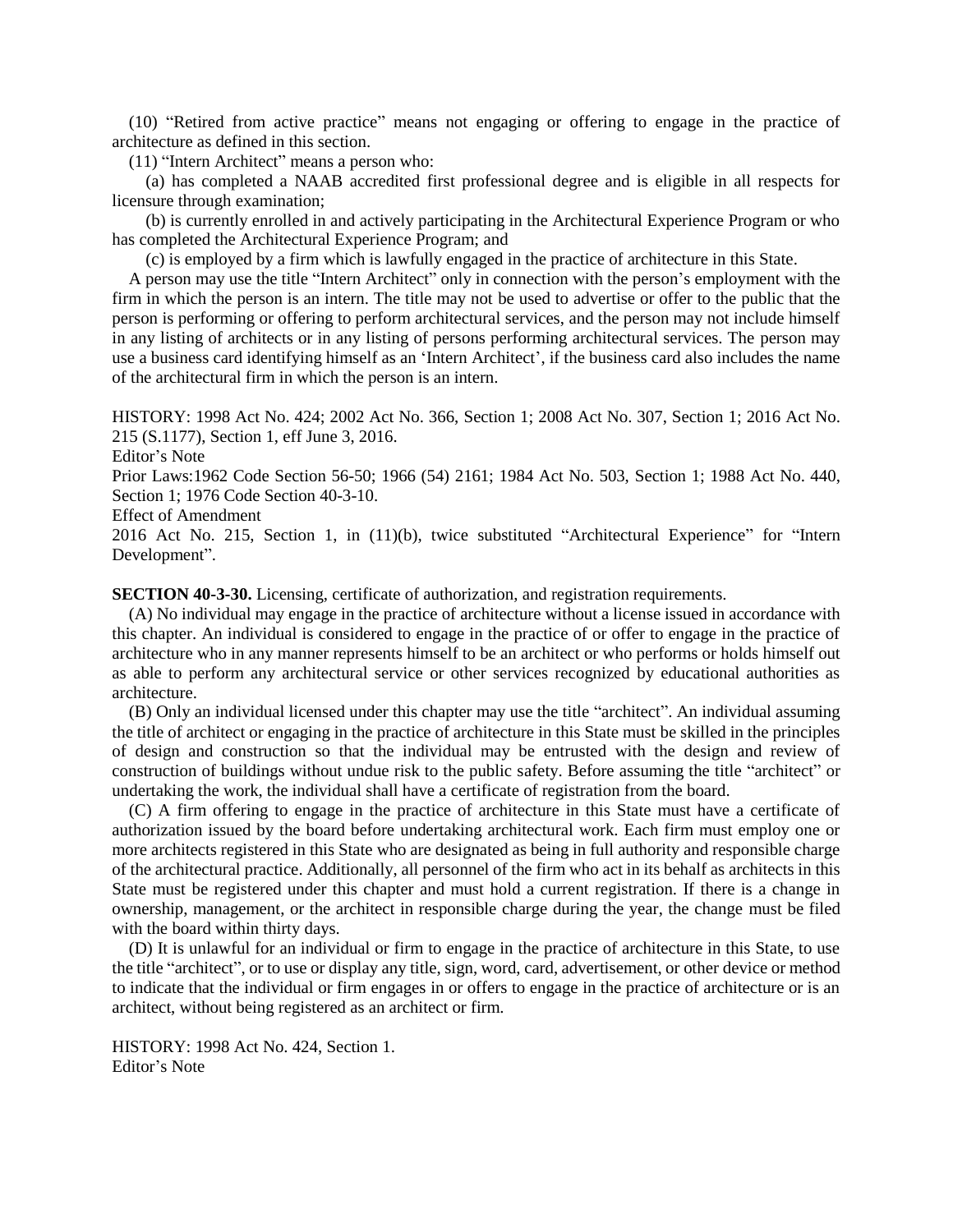Prior Laws:1917 (30) 198; Civ. C. '22 Section 2878; 1922 (32) 823; 1932 Code Section 7055; 1942 Code Section 7055; 1952 Code Section 56-51; 1957 (50) 258; 1962 Code Section 56-51; 1966 (54) 2161; 1984 Act No. 503, Section 1; 1976 Code Section 40-3-20.

**SECTION 40-3-50.** Administrative support for board; fees.

(A) The Department of Labor, Licensing and Regulation shall provide all administrative, fiscal, investigative, inspectional, clerical, secretarial, and license renewal operations and activities of the board in accordance with Section 40-1-50.

(B) Fees for examination, licensure, renewal, and other assessments must be established by the board in regulation. Applicants must be notified of the fee amount before payment.

HISTORY: 1998 Act No. 424, Section 1.

**SECTION 40-3-60.** Adoption of rules governing board proceedings; officers; promulgation of regulations; seal.

 $(A)$  The board may adopt rules governing its proceedings and shall elect a chairman, vice-chairman, vice chairman, and secretary who shall serve a term of one year. The board may promulgate regulations necessary to carry out the provisions of this chapter and shall adopt a seal with which all its official documents must be sealed.

(B) The board may advise and recommend action to the department in the development of statutory revisions and other matters as the department may request in regard to the administration of this chapter.

HISTORY: 1998 Act No. 424, Section 1.

**SECTION 40-3-70.** Additional powers and duties of board.

In addition to the powers and duties provided for in this chapter, the board has those powers and duties set forth in Section 40-1-70.

HISTORY: 1998 Act No. 424, Section 1.

**SECTION 40-3-80.** Investigation of fitness to practice or complaint charging violation; power of board to issue subpoenas and administer oaths.

(A) If the director of the Department of Labor, Licensing and Regulation or the board has reason to believe that an individual or firm has become unfit to engage in the practice of architecture or has violated a provision of this chapter or a regulation promulgated under this chapter or if an individual files a written complaint with the board or the director of the Department of Labor, Licensing and Regulation, charging an individual or firm with the violation of a provision of this chapter or a regulation promulgated under this chapter, the director or board may initiate an investigation.

(B) The board or a member of the board may issue subpoenas to compel the attendance of witnesses and the production of documents and also may administer oaths, take testimony, hear proofs, and receive exhibits in evidence for all purposes required in the discharge of duties under this chapter.

HISTORY: 1998 Act No. 424, Section 1.

#### **SECTION 40-3-90.** Hearings.

Any hearing that is conducted as a result of an investigation must be conducted in accordance with Section 40-1-90.

HISTORY: 1998 Act No. 424, Section 1.

**SECTION 40-3-100.** Enjoining violations of chapter.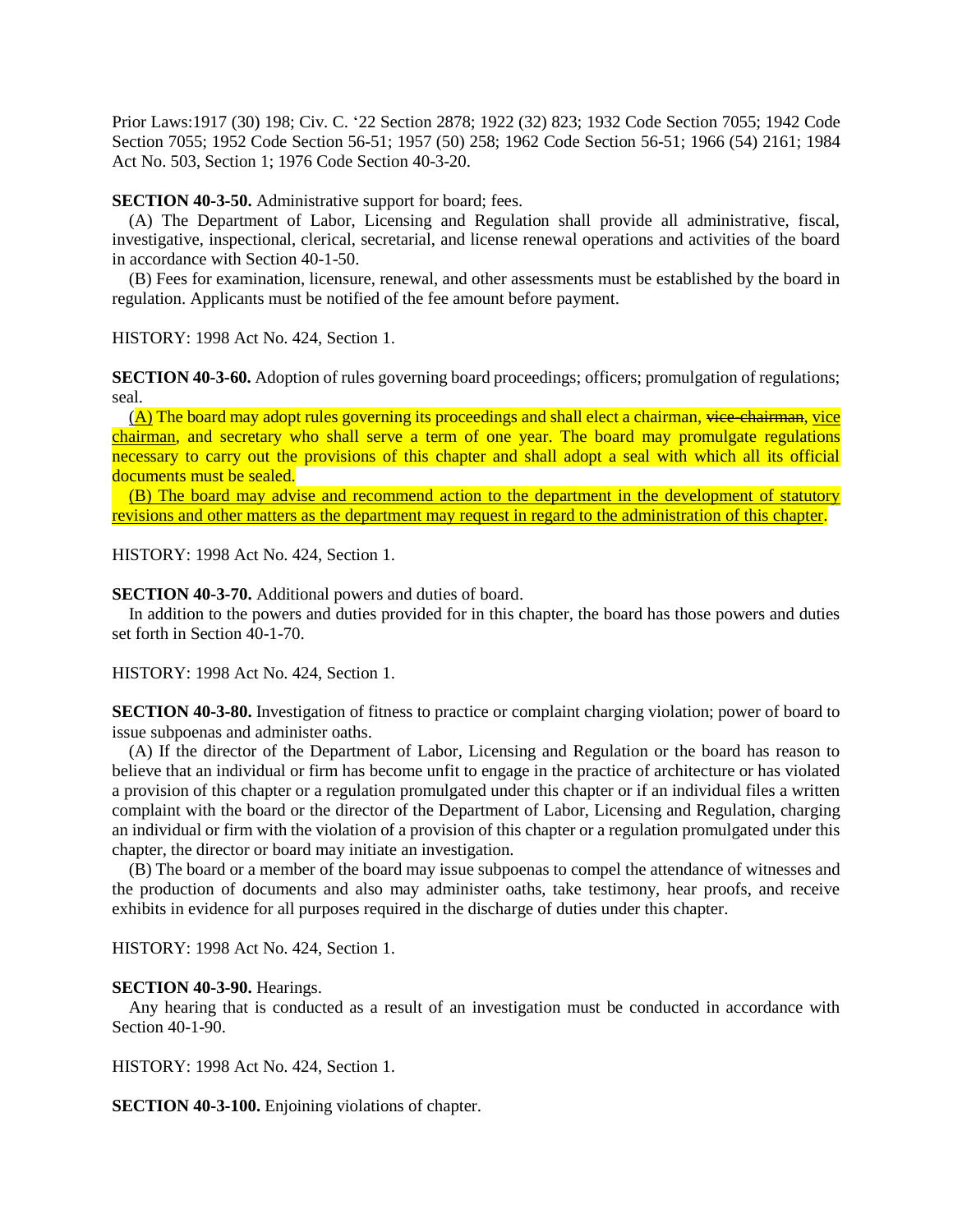In addition to other remedies provided in this chapter or Article 1, Chapter 1, the board in accordance with Section 40-1-100 also may issue a cease and desist order or may petition an administrative law judge for a temporary restraining order or other equitable relief to enjoin a violation of this chapter.

HISTORY: 1998 Act No. 424, Section 1. Editor's Note Prior Laws:1957 (50) 258; 1962 Code Section 56-62.1; 1984 Act No. 503, Section 1; 1993 Act No. 181, Section 856; 1976 Code Section 40-3-140.

## **SECTION 40-3-110.** Restriction of authorization to practice.

The board may cancel, fine, suspend, revoke, or restrict the authorization to practice architecture of an individual who has had a license to practice a profession or occupation regulated under Title 40 canceled, revoked, or suspended or who has otherwise been disciplined.

HISTORY: 1998 Act No. 424, Section 1.

**SECTION 40-3-115.** Jurisdiction over actions of licensees.

The board has jurisdiction: over the actions of licensees and former licensees as provided in Section  $40-1-115.$ 

(1) over practice undertaken by nonlicensed individuals and firms and the actions committed or omitted by current and former licensees during the entire period of licensure; and

(2) to act on any matter that arises during the practice authorization period of licensed practitioners and firms, as provided for in Section 40-1-115.

HISTORY: 1998 Act No. 424, Section 1.

# **SECTION 40-3-120.** Fines; public knowledge of finding of guilt.

(A) The board may impose a civil fine of up to two thousand dollars for each violation of a provision of this chapter or a regulation promulgated under this chapter; however, the total fines may not exceed ten thousand dollars.

(B) A final order of the board finding that a registrant is guilty of any offense charged in a formal accusation becomes public knowledge except for a final order dismissing the accusation or imposing a private reprimand.

HISTORY: 1998 Act No. 424, Section 1.

## **SECTION 40-3-130.** Grounds for denial of license.

As provided for in Section 40-1-130, the board may deny licensure to an applicant based on the same grounds for which the board may take disciplinary action against a licensee.

HISTORY: 1998 Act No. 424, Section 1.

Editor's Note

Prior Laws:1917 (30) 198; Civ. C. '22 Section 2882; 1932 Code Section 7059; 1942 Code Section 7059; 1952 Code Section 56-61; 1957 (50) 258; 1962 Code Section 56-61; 1984 Act No. 503, Section 1; 1988 Act No. 440, Section 6; 1992 Act No. 446, Section 7; 1993 Act No. 181, Section 854; 1976 Code Section 40-3-120.

**SECTION 40-3-140.** Denial of license based on prior criminal record.

A license may be denied based on a person's prior criminal record only as provided in Section 40-1-140.

HISTORY: 1998 Act No. 424, Section 1.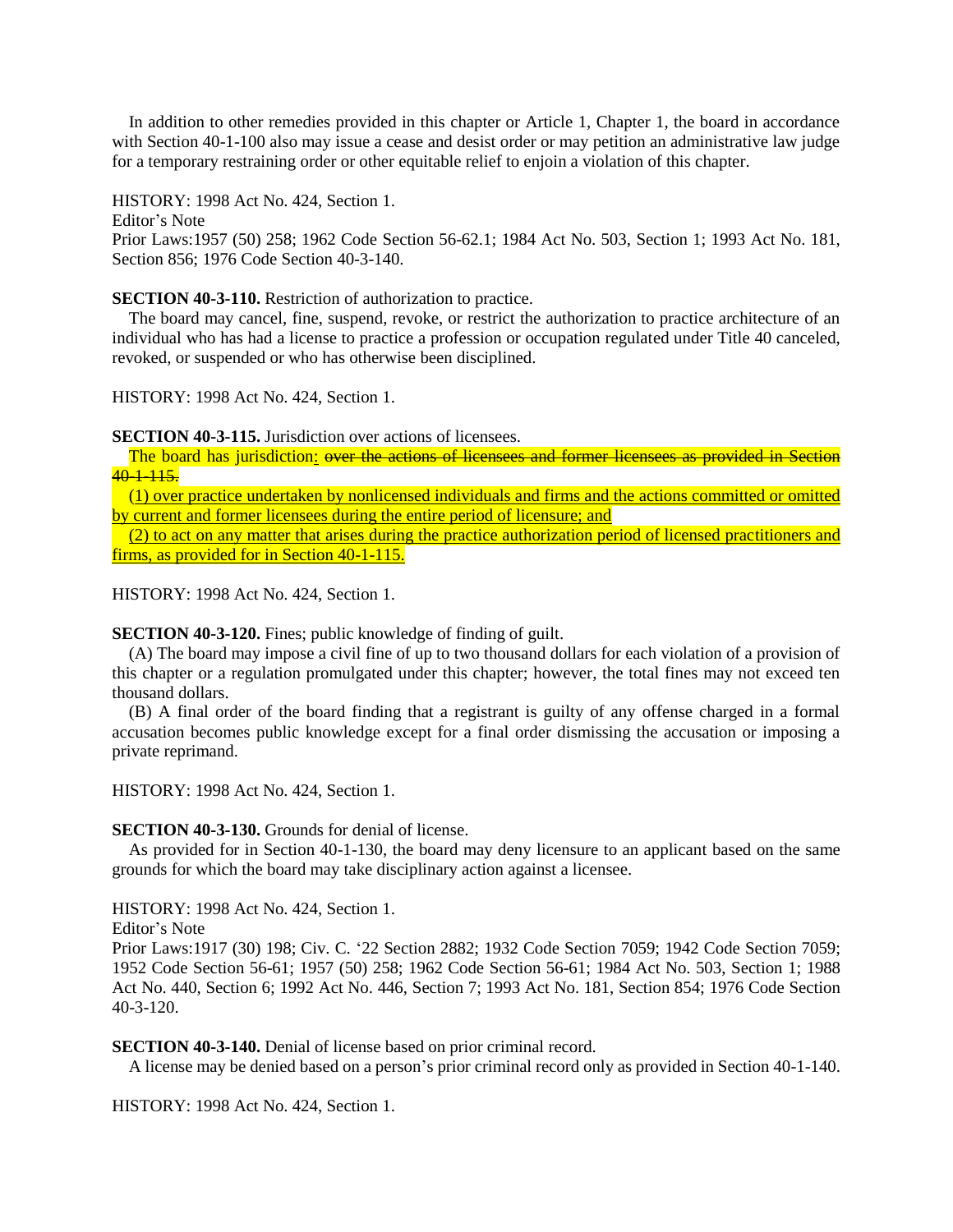# **SECTION 40-3-150.** Surrender of license.

A licensee under investigation for a violation of this chapter or a regulation promulgated under this chapter may voluntarily surrender the license in accordance with Section 40-1-150.

HISTORY: 1998 Act No. 424, Section 1.

#### **SECTION 40-3-160.** Appeal.

A person aggrieved by a final action of the board may seek review of the decision in accordance with Section 40-1-160.

HISTORY: 1998 Act No. 424, Section 1.

## **SECTION 40-3-170.** Costs.

A person found in violation of this chapter or regulations promulgated under this chapter may be required to pay costs associated with the investigation and prosecution of the case in accordance with Section 40-1-170.

HISTORY: 1998 Act No. 424, Section 1.

#### **SECTION 40-3-180.** Collection of costs and fines.

All costs and fines imposed pursuant to this chapter must be paid in accordance with and are subject to the collection and enforcement provisions of Section 40-1-180.

HISTORY: 1988 Act No. 440, Section 7; 1992 Act No. 446, Section 13; 1998 Act No. 424, Section 1.

## **SECTION 40-3-190.** Confidentiality of investigations and proceedings.

Investigations and proceedings conducted under this chapter are confidential and all communications are privileged as provided in Section 40-1-190.

HISTORY: 1998 Act No. 424, Section 1.

#### **SECTION 40-3-200.** Penalty.

A person who engages in or offers to engage in the practice of architecture in this State in violation of this chapter or who knowingly submits false information for the purpose of obtaining a license is guilty of a misdemeanor and, upon conviction, must be imprisoned not more than one year or fined not more than fifty thousand dollars.

HISTORY: 1998 Act No. 424, Section 1.

Editor's Note

Prior Laws:1957 (50) 258; 1962 Code Section 56-62.2; 1984 Act No. 503, Section 1; 1992 Act No. 446, Section 10; 1976 Code Section 40-3-150.

#### **SECTION 40-3-210.** Petition for injunctive relief.

The Department of Labor, Licensing and Regulation, on behalf of the board and in accordance with Section 40-1-120, may petition an administrative law judge, in the name of the State, for injunctive relief against a person violating this chapter.

HISTORY: 1998 Act No. 424, Section 1.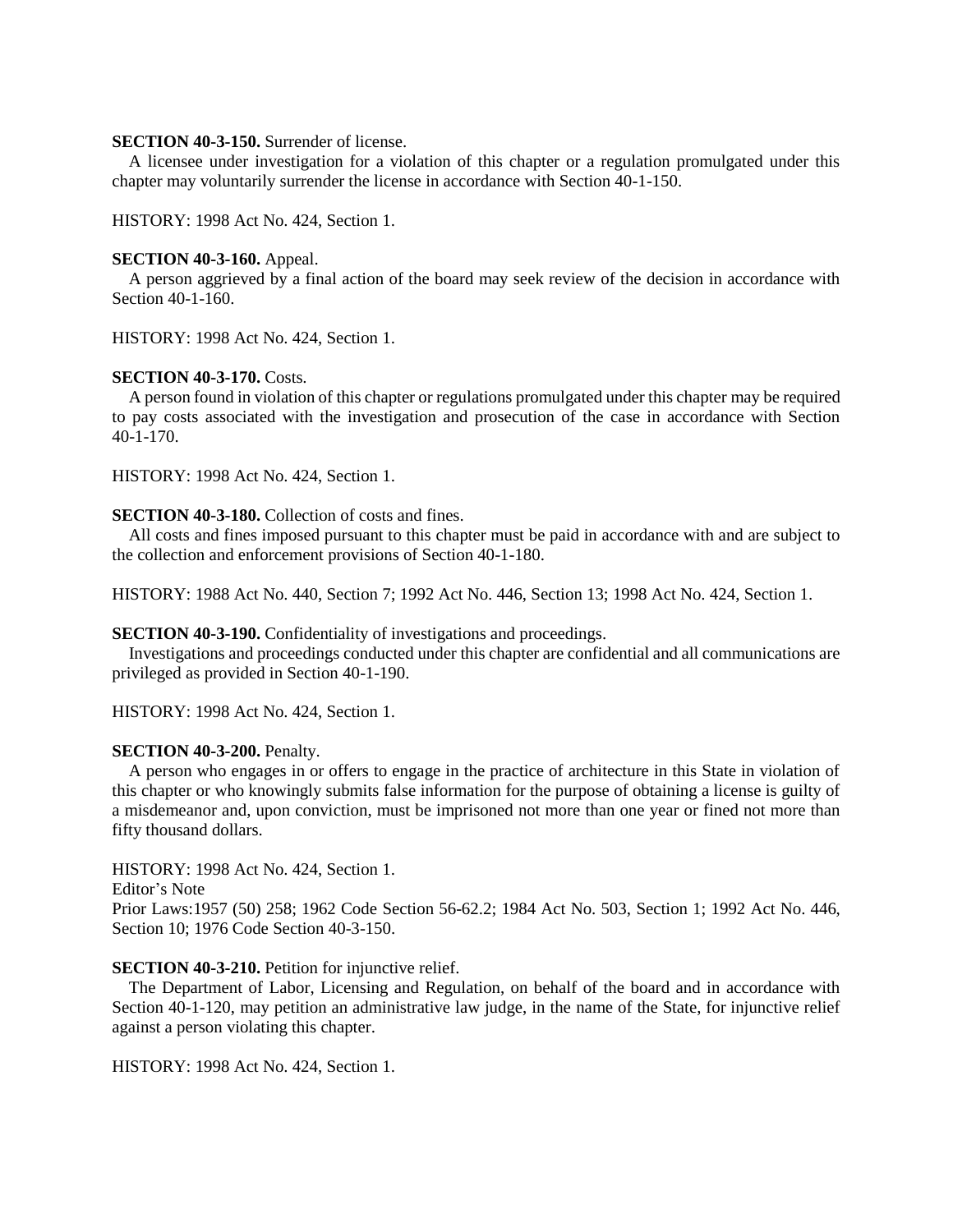**SECTION 40-3-230.** Registration certificate not transferable; review of applications for admission to practice; license qualifications.

(A) The privilege of engaging in the practice of architecture is a personal privilege based upon the qualifications of the individual and evidenced by the person's registration certificate which is not transferable.

(B) The board shall review the applications of all applicants for admission to practice architecture. The review shall consist of an inquiry into the record, character, education, experience, knowledge, and qualifications of the applicant. An applicant approved by the board as qualified must take the National Council of Architectural Registration Boards Architect Registration Examination (A.R.E.).

(C) To be licensed as an architect, an individual must:

(1) have a professional degree in architecture from a school or college program accredited by the National Architectural Accrediting Board (NAAB) or the Canadian Architectural Certification Board (CACB). The school or program must be accredited by NAAB or CACB not later than two years after the applicant's graduation. Foreign-educated applicants who do not hold an accredited degree from either accrediting body may have their educational credentials evaluated by an organization approved by the board to determine if their foreign degree is equivalent to the required professional degree in architecture. Additionally, foreign-educated applicants must satisfy National Council of Architectural Registration Boards' general educational requirements;

(2) have satisfactorily completed the training requirements established by the National Council of Architectural Registration Boards (NCARB) for the Architectural Experience Program (AXP). Changes in the program subsequently adopted by the board do not affect those persons currently enrolled in a previously adopted (AXP) program;

(3) have attained a passing score on all subject areas of the NCARB Architect Registration Examination (A.R.E.). Subject areas may include, but are not limited to, predesign, site design, building design, structural technology, materials and methods of construction, mechanical, plumbing, electrical, acoustical, life safety systems, and construction documents and services.

(D) An applicant may not be licensed as an architect if the individual has been convicted of a felony or a crime of moral turpitude, misstated or misrepresented any fact in connection with the application, violated any of the rules of registrant conduct set forth in the law or regulations, or practiced architecture without being registered. However, if an applicant has committed any of these acts, the board may register the applicant on the basis of suitable evidence of reform.

HISTORY: 1998 Act No. 424, Section 1; 2002 Act No. 366, Section 2; 2016 Act No. 215 (S.1177), Section 2, eff June 3, 2016.

Effect of Amendment

2016 Act No. 215, Section 2, in (C)(2), substituted "Architectural Experience" for "Intern Development" and twice substituted "AXP" for "IDP".

**SECTION 40-3-240.** Application for licensure; examination; credits from other jurisdictions.

(A) An application for licensure must be made on board application forms. A completed application signed and sworn to by the applicant must be filed with the board office and must be accompanied by all applicable fees. No application may be considered until the fees have been paid. Application fees are nonrefundable.

(B) The Architectural Registration Examination must be administered in a format and manner prescribed by the National Council of Architectural Registration Boards (NCARB) to all applicants for initial licensure. Applicants must pass all subject areas within the time prescribed by the National Council of Architectural Registration Boards (NCARB). Scores for the individual subject areas must not be averaged.

(C) An applicant must satisfy the requirements of Section 40-3-230(C)(1) and must be currently enrolled and actively participating in the Architectural Experience Program or be a student actively participating in an NCARB-accepted Integrated Path to Architectural Licensure (IPAL) option within an NAAB-accredited professional degree program in architecture in order to be approved by the board to take the Architectural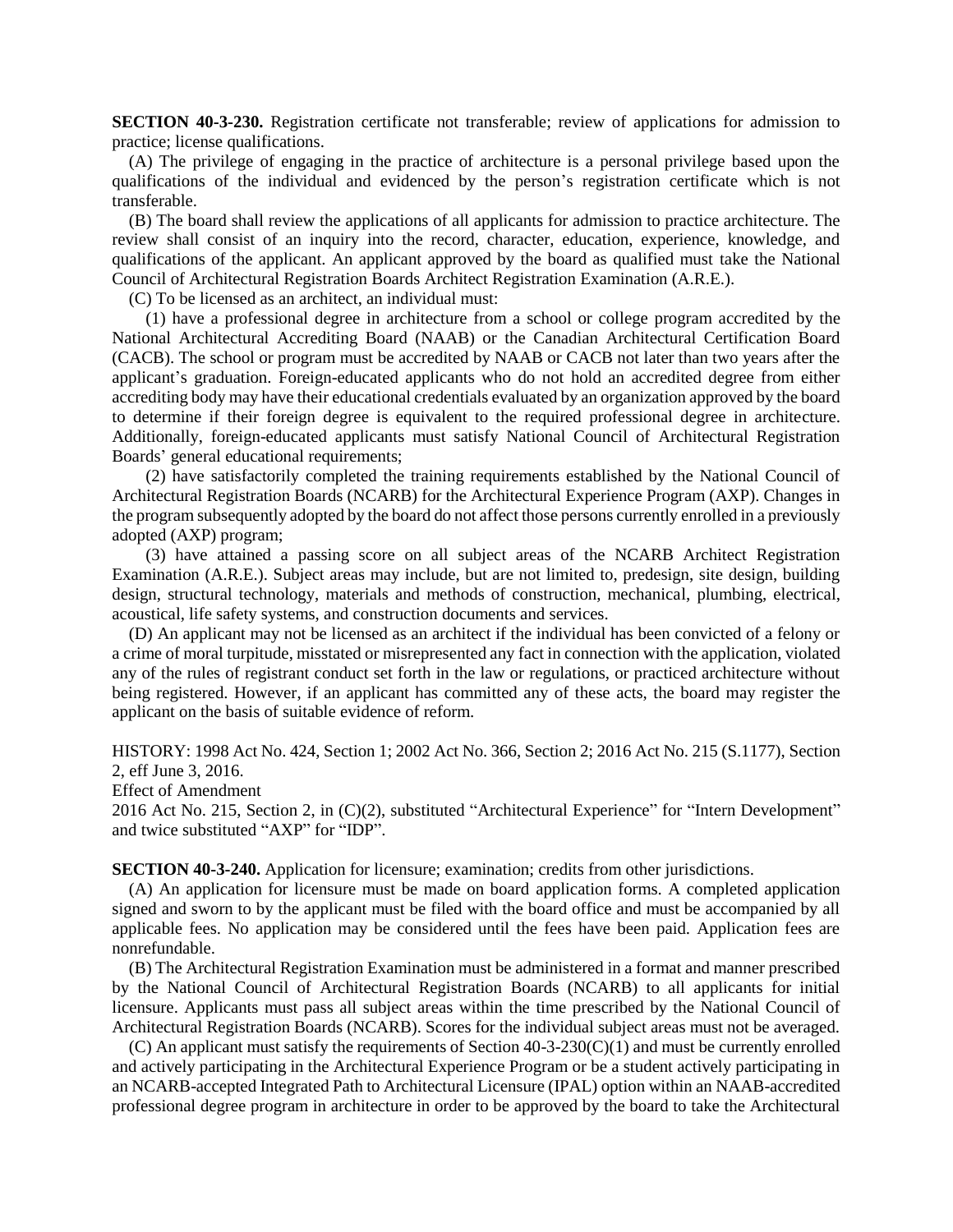Registration Examination. Once an applicant has been approved to take the examination, any subsequent changes in the education or experience requirements do not affect the applicant's eligibility to take the examination.

(D) The board may accept transfer credits for individual subject areas of the examination passed by the applicant from another jurisdiction.

HISTORY: 1998 Act No. 424, Section 1; 2005 Act No. 69, Section 1; 2008 Act No. 307, Section 2; 2016 Act No. 215 (S.1177), Section 3, eff June 3, 2016.

Editor's Note

Prior Laws:1917 (30) 198; 1920 (31) 832; Civ. C. '22 Section 2880; 1922 (32) 823; 1932 Code Section 7057; 1942 Code Section 7057; 1952 Code Section 56-55; 1957 (50) 258; 1962 Code Section 56-55; 1966 (54) 2161; 1984 Act No. 503, Section 1; 1976 Code Section 40-3-60.

# Effect of Amendment

2016 Act No. 215, Section 3, in (C), substituted "Architectural Experience Program or be a student actively participating in an NCARB-accepted Integrated Path to Architectural Licensure (IPAL) option within an NAAB-accredited professional degree program in architecture" for "Intern Development Program".

# **SECTION 40-3-250.** Renewal of license.

(A) An individual and firm licensed under this chapter shall satisfy license renewal requirements as established by the board in regulation, which must include continuing education requirements for individuals. An individual shall complete a minimum of twelve continuing education hours annually in topics related to safeguarding health, safety, and welfare. Emeritus architects are not required to meet continuing education requirements. Individuals and firms annually shall pay the required renewal fee on a date set by the board in order to continue practicing architecture in South Carolina.

(B) Both individual and firm certificates may be renewed at any time within one year from the date of expiration upon payment of the established fee and a penalty of fifty dollars during the first thirty days and an additional one hundred dollars thereafter during the year.

(C) If an individual or firm fails to renew within one year from the date of expiration, the certificate may be reissued upon submission of a new application accompanied by the application fee and approval by the board.

(D) Emeritus architects who wish to return to active practice shall complete continuing education requirements for each exempted year not to exceed two years. Applicable fees also must be paid.

(E) Registrants must comply with continuing education audit deadlines and requirements.

HISTORY: 1998 Act No. 424, Section 1; 2000 Act No. 296, Section 1; 2002 Act No. 366, Section 3; 2008 Act No. 307, Section 3.

**SECTION 40-3-255.** South Carolina Architecture Education and Research Fund established.

(A) The department, at the board's request, may allocate up to ten dollars of each renewal fee to the South Carolina Architecture Education and Research Fund, which must be established as a separate and distinct account and used exclusively for:

(1) advancement of education and research for the benefit of individuals and firms licensed under this chapter and for architectural interns;

(2) analysis and evaluation of factors which affect the architecture profession in this State; and

(3) dissemination of the results of the research.

(B) The board shall submit to the Chairmen of the House and Senate Labor, Commerce and Industry Committees by August first of each year a report on how the funds were expended for the preceding fiscal year.

HISTORY: 2002 Act No. 366, Section 4.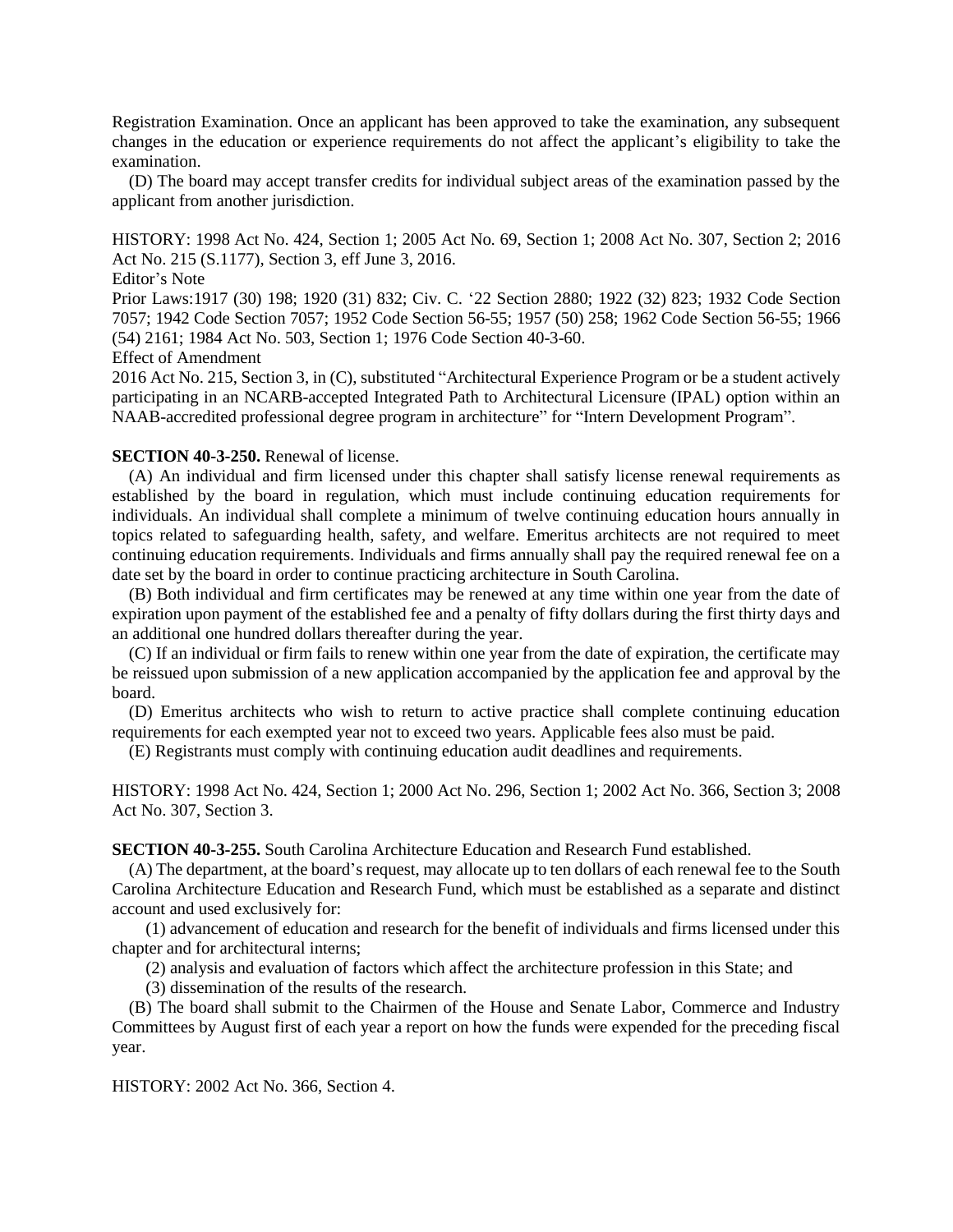**SECTION 40-3-260.** Registration of architects registered in another state, territory, or foreign country. An architect registered in another state, territory, or foreign country, having standards of registration equal to those in this State, may be registered upon a satisfactory showing of character and record only.

# HISTORY: 1998 Act No. 424, Section 1.

Editor's Note

Prior Laws:1917 (30) 198; 1920 (31) 832; Civ. C. '22 Section 2880; 1922 (32) 823; 1932 Code Section 7057; 1942 Code Section 7057; 1952 Code Section 56-56; 1962 Code Section 56-56; 1984 Act No. 503, Section 1; 1976 Code Section 40-3-70

#### **SECTION 40-3-270.** Certificate of authority.

(A) A firm desiring a certificate of authorization shall file with the board an application on forms provided by the board and pay an application fee. Before a certificate of authorization may be issued to an out-of-state business or professional corporation, the corporation must be approved to transact business in this State. A copy of the approved certificate of authority issued by the State must be filed with the board application.

(B) A firm must maintain on file in the board office the name of the individual in full authority and responsible charge and written evidence of authority. Failure to provide accurate and timely information may constitute a violation of this subsection.

(C) For the purpose of this chapter, a sole proprietorship means a business in which one or more registered architects are engaged as employees; however, the practice must be conducted under the name registered with the board as an individual (i.e., John Doe, Architect). Any other practice name, i.e., Doe & Company, or Doe & Associates, requires a certificate of authorization to practice.

(D) If a South Carolina firm seeks to register under a name referring to persons rather than a trade name, the persons referred to in the firm's name must be licensed as individual architects, engineers, land surveyors, or landscape architects in this State.

(E) If an out-of-state firm seeks to register under a name referring to persons rather than a trade name, the persons referred to in the firm's name must be licensed as individual architects, engineers, land surveyors, or landscape architects in this State or in another state or jurisdiction.

(F) The requirement to obtain a certificate of authorization applies to associations for one or more projects but does not apply to an out-of-state firm or individual retained by a registered South Carolina architect as a consultant only.

(G) A registered architect practicing in his name who does not employ a registered architect is not required to obtain a certificate of authority.

#### HISTORY: 1998 Act No. 424, Section 1.

## **SECTION 40-3-280.** Seal.

(A) Every architect and firm practicing in this State shall have a seal containing the name, the place of business, and the words "Registered Architect, State of South Carolina" with which they shall seal all drawings, prints, and specifications for use in their profession.

(B) The seal of the individual architect in responsible charge, as well as the seal of the firm, must appear on each print of the drawings and the index sheet, or sheets, of each set of specifications offered to secure a building permit and one record set for use on the construction site. The required seal identification may be a rubber stamp impression placed on original drawings and specification copy. The architect in responsible charge shall affix his signature over his seal. An electronic seal and signature may be used in lieu of an original seal and signature by applicable policy or regulation.

HISTORY: 1998 Act No. 424, Section 1; 2008 Act No. 307, Section 4. Editor's Note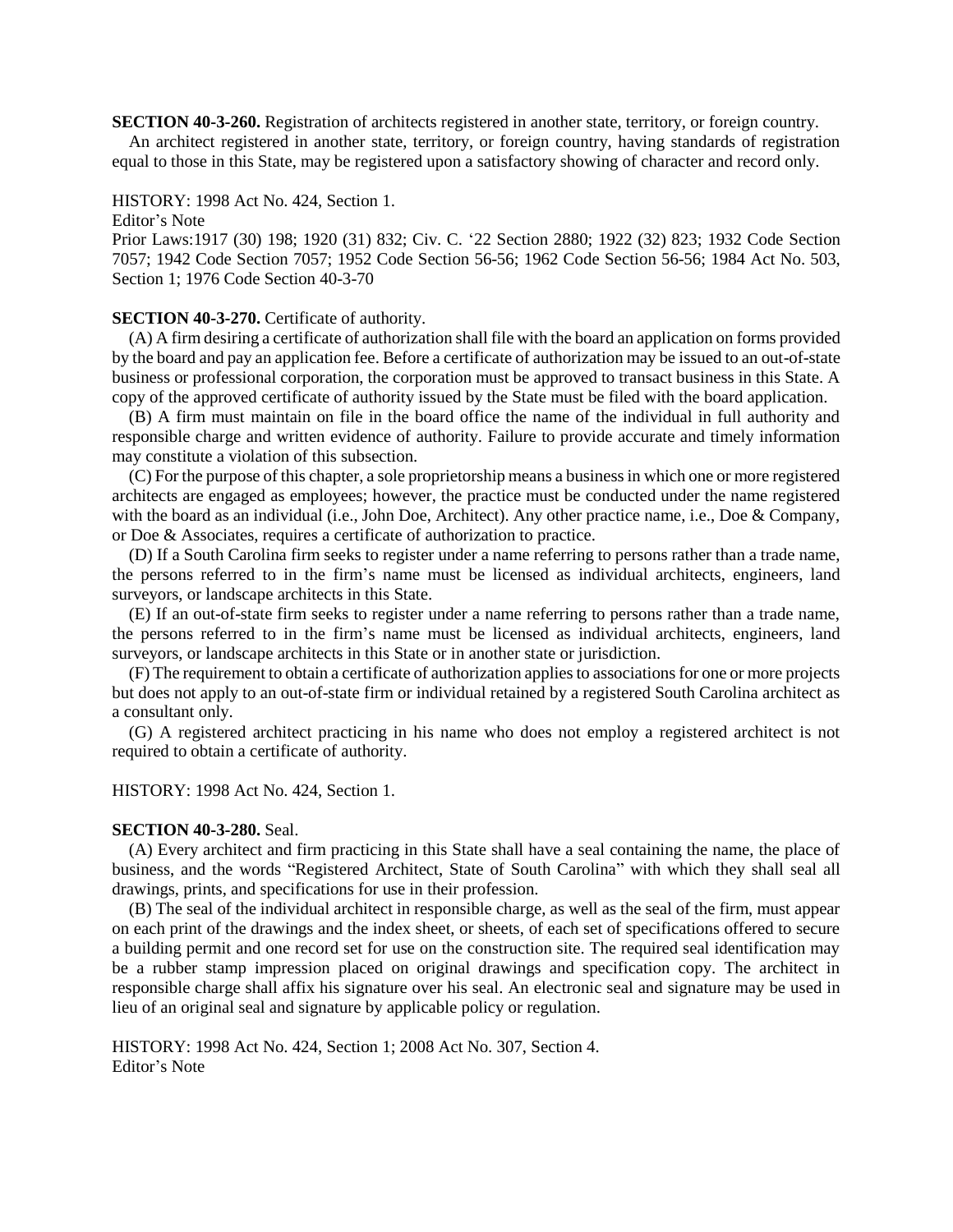Prior Laws:1917 (30) 198; Civ. C. '22 Section 2884; 1922 (32) 823; 1932 Code Section 7061; 1942 Code Section 7061; 1952 Code Section 56-60; 1962 Code Section 56-60; 1984 Act No. 503, Section 1; 1988 Act No. 440, Section 5; 1992 Act No. 446, Section 6; 1976 Code Section 40-3-110.

**SECTION 40-3-290.** Exceptions from coverage of chapter.

(A) Nothing in this chapter prohibits a general contractor or a home builder from the preparation and use of details and shop drawings, assembly or erection drawings, or graphic descriptions used to detail or illustrate a portion of the work required to construct the project in accordance with the plans and specifications prepared or to be prepared under the requirements of this chapter.

(B) Nothing in this chapter prevents or affects the practice of any other legally recognized profession.

(C) If the drawings and specifications are signed by the authors with the true title of their occupations, this chapter does not apply to the preparations of plans and specifications for:

(1) a building which is to be used for farm purposes only;

(2) a building less than three stories high and containing fewer than five thousand square feet of total floor area except buildings of assembly, institutional, educational, and hazardous occupancies as defined by the Standard Building Code, regardless of area;

(3) a detached single-family or two-family dwelling, as defined in Group R3 of the Standard Building Code, regardless of size, with each unit having a grade level exit and sheds, storage buildings, and garages incidental to the dwelling;

(4) alterations to a building to which this chapter does not apply, if the alterations do not increase the areas and capacities beyond the limits of this chapter or affect the structural safety of the building.

(D) Nothing in this chapter prevents or affects the practice of engineering, as defined in Chapter 22 of Title 40, or architectural work incidental to the practice of engineering.

HISTORY: 1998 Act No. 424, Section 1.

Editor's Note

Prior Laws:Civ C. '22 Section 2878; 1917 (30) 198; 1922 (32) 823; 1932 Code Section 7055; 1942 Code Section 7055; 1952 Code Section 56-63; 1962 Code Section 56-63; 1966 (54) 2161; 1984 Act No. 503, Section 1; 1992 Act No. 446, Section 11; 1976 Code Section 40-3-160.

**SECTION 40-3-300.** Prohibition on entering into contract for professional services on any basis other than direct negotiations; exceptions.

An architect may not enter into a contract for professional services on any basis other than direct negotiation thereby precluding participation in any system requiring a comparison of compensation. However, an architect may state compensation to a prospective client in direct negotiation where architectural services necessary to protect the public health, safety, and welfare have been defined.

HISTORY: 1998 Act No. 424, Section 1.

**SECTION 40-3-310.** Service of process on nonresident architect.

(A) Service of a notice provided for by law upon a nonresident architect who has been admitted to the practice of architecture or upon a resident architect who, having been admitted, subsequently becomes a nonresident or after due diligence cannot be found at his usual abode or place of business in this State, may be made by leaving with the administrator of the board a copy of the notice and any accompanying documents and by sending to the architect by certified mail an attested copy, with an endorsement on the copy of the service upon the administrator, addressed to the architect at his last known address.

(B) The return receipt for the certified mail must be attached to and made a part of the return of service of the notice by the board. The chairman of the board before which there was pending a proceeding in which notice has been given, as provided in this section, may order a continuance as may be necessary to afford the architect reasonable opportunity to appear and defend. The administrator shall keep a record of the day of the service of the notice and any accompanying documents.